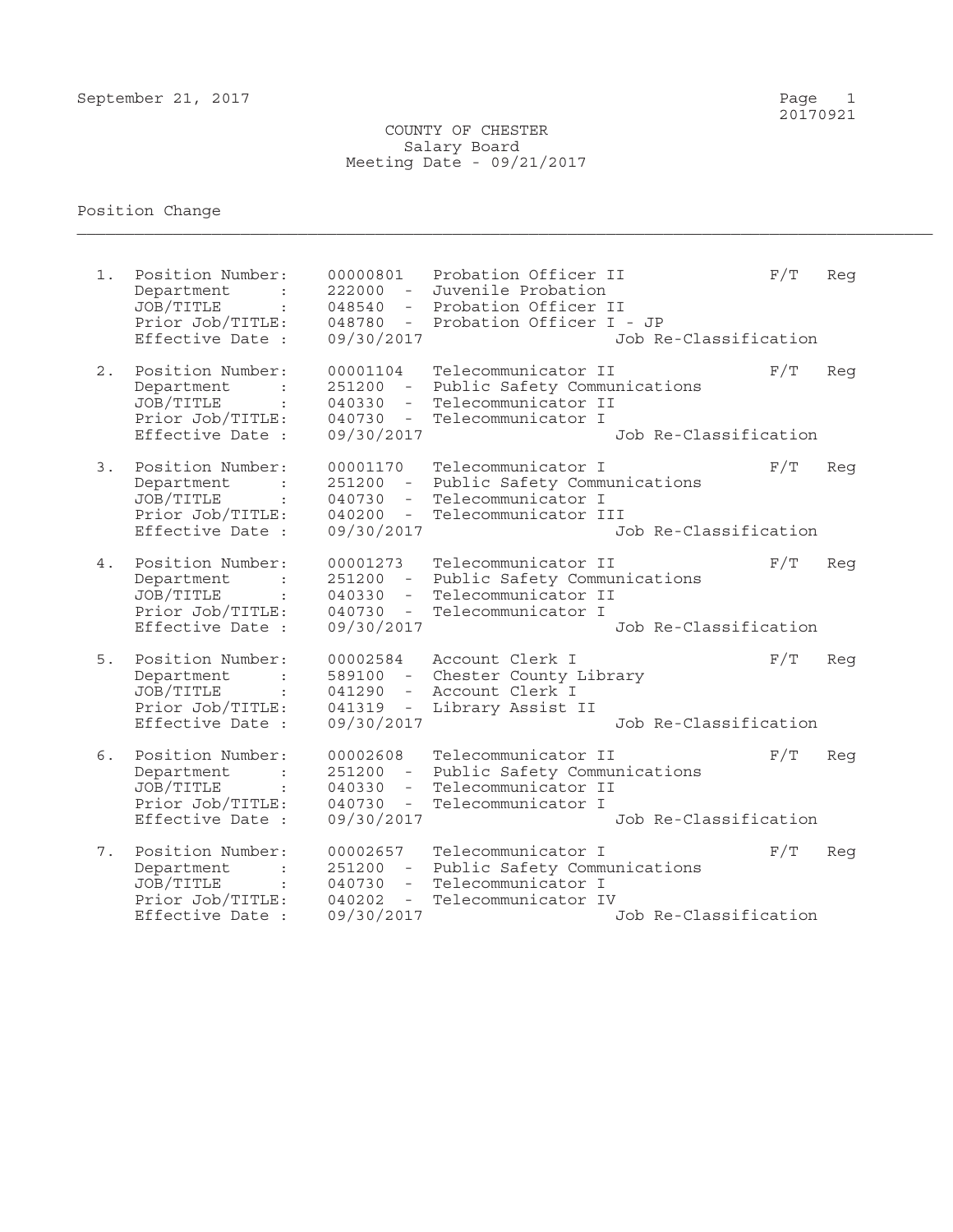COUNTY OF CHESTER Salary Board Meeting Date - 09/21/2017

## Position Change

| 8.  | Position Number:<br>Department<br><b>Contract Contract</b><br>JOB/TITLE<br>$\sim 10^{11}$ and $\sim 10^{11}$<br>Prior Job/TITLE:<br>Effective Date : | 00003246<br>09/30/2017                                         | Probation Supervisor II<br>222000 - Juvenile Probation<br>020150 - Probation Supervisor II<br>030040 - Probation Supervisor I                       | Job Re-Classification | F/T | Reg  |
|-----|------------------------------------------------------------------------------------------------------------------------------------------------------|----------------------------------------------------------------|-----------------------------------------------------------------------------------------------------------------------------------------------------|-----------------------|-----|------|
| 9.  | Position Number:<br>Department<br><b>Contractor</b><br>JOB/TITLE<br><b>Contract Contract</b><br>Prior Job/TITLE:<br>Effective Date :                 | 00003332<br>09/30/2017                                         | QA Data Management Coordinator<br>222000 - Juvenile Probation<br>040991 - QA Data Management Coordinator<br>030008 - Family Intervention Specialist | Job Re-Classification | F/T | Req  |
| 10. | Position Number:<br>Department<br>JOB/TITLE<br><b>Contract Contract Contract</b><br>Prior Job/TITLE:<br>Effective Date :                             | 00004132<br>120000<br>240510 - SSS V<br>803800 -<br>09/12/2017 | SSS V<br>- Court Administration<br>Judicial Secretary                                                                                               | Job Re-Classification | P/T | Temp |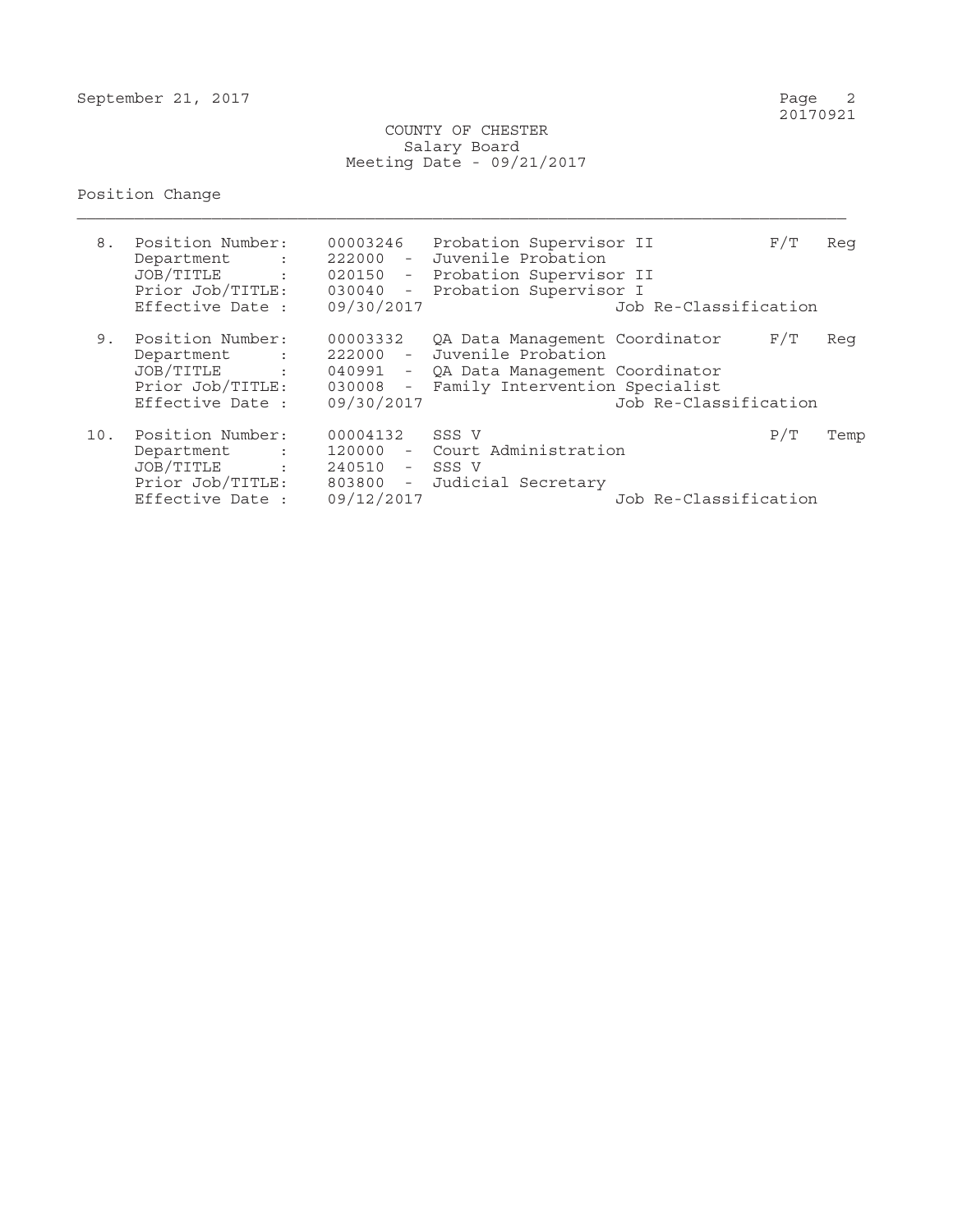September 21, 2017

Page 3<br>20170921

 COUNTY OF CHESTER Salary Board Meeting Date - 09/21/2017

## Position Inactivations

| 11. | Position Number:<br>Department<br>$\sim 10^{11}$ km $^{-1}$                                                             | 00003745   | Real Estate Appraisal Reviewer<br>P/T<br>035100 - Assessment                                               | Reg |
|-----|-------------------------------------------------------------------------------------------------------------------------|------------|------------------------------------------------------------------------------------------------------------|-----|
|     | JOB/TITLE<br>$\sim$ $\sim$ $\sim$ $\sim$<br>Prior Job/TITLE:                                                            |            | 241190 - Real Estate Appraisal Reviewer<br>241190 - Real Estate Appraisal Reviewer                         |     |
|     | Effective Date :                                                                                                        | 09/02/2017 | Position Inactivated                                                                                       |     |
| 12. | Position Number:<br>Department<br>$\mathcal{L}^{\text{max}}_{\text{max}}$ . The $\mathcal{L}^{\text{max}}_{\text{max}}$ | 00004080   | Real Estate Appraisal Reviewer<br>P/T<br>035100 - Assessment                                               | Reg |
|     | JOB/TITLE<br>$\sim$ 1.<br>Prior Job/TITLE:<br>Effective Date :                                                          | 09/02/2017 | 241190 - Real Estate Appraisal Reviewer<br>241190 - Real Estate Appraisal Reviewer<br>Position Inactivated |     |